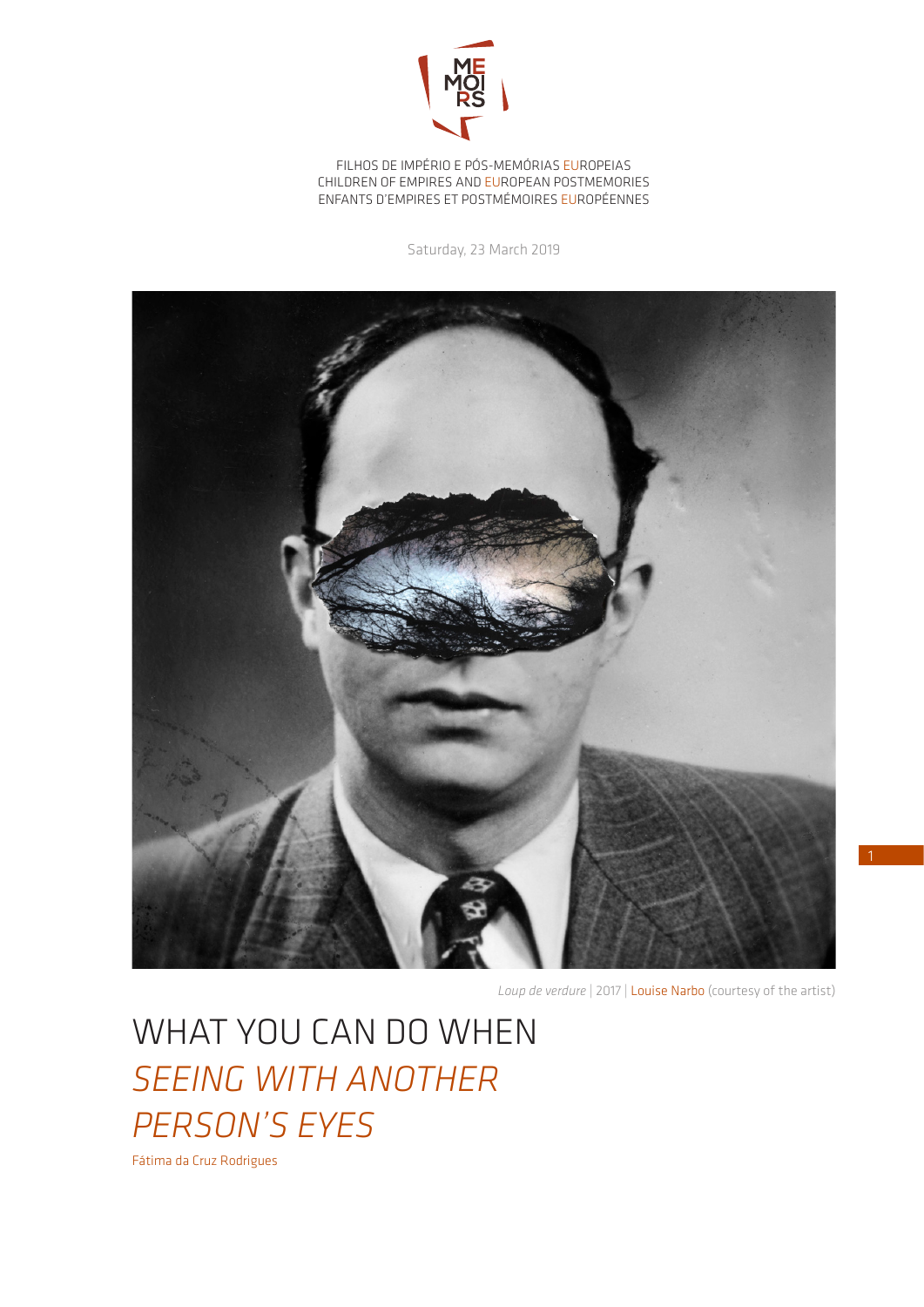

I have decided to share my reaction to an exhibition of photographs by Louise Narbo, which brings forward the questions inherited memories pose for those that choose to explore them. First, the title of this exhibition at Galeria Adorna Corações in Porto - *Seeing With Another Person's Eyes* (*Ver com os Olhos de um Outro*) (1) - is itself suggestive for people who, like me, are interested in the intergenerational transference or transmission of memories. Second, Narbo's photographs provoke us to think about the processes that make up post-memory, that is a "second-generation memory, the child of a first, witnessed memory (living, present, experiential), marked by silence"  $(2)$ .

As its title suggests, the exhibition offers us material to look at from other people's perspectives. But *Seeing With Another Person's Eyes* goes further than this, allowing us to imagine the multiple constellations that might result from combinations of gazes. In this way, the exhibition calls into question what exactly we are able to see through others' eyes. This is itself a complex question, since at stake is no simple substitution of vision. We cannot only see though another person's eyes. As well as the other eyes that have been borrowed or forcefully deployed, we also see from our own perspective, from our embodied lifetimes of accumulated experience, sensation and sense. Consequently, what we see, though mediated by the other person's gaze, is necessarily different from what the other sees. It is, then, not just a question of substitution. The exhibition suggests a much more complex process of juxtaposition, articulation, intersection, crossing and confrontation of perspectives that do no necessarily converge. These processes of juxtaposition might produce countless outcomes and perspectives, given the indeterminate number of possible combinations. Narbo's photographs propose to reduce these combinations to a relation. They focus on two particular gazes: a woman's and her father's unusual point of view. This combination structures the works' discovery of a new perspective on the self. The result is an open solution to the problematic of the juxtaposition of perspectives that Narbo seeks to understand.

The exhibition brings together photographs from two series: *[Vision fantôme](http://www.louisenarbo.fr/en/portfolio/portfolio-1-3/ghostly-vision--22)* (Ghostly vision) and *[Jeux de](http://www.louisenarbo.fr/fr/portfolio/portfolio-1-3/jeux-de-greffes-51)  [greffes](http://www.louisenarbo.fr/fr/portfolio/portfolio-1-3/jeux-de-greffes-51)* (Grafting games). The first explores the self-portrait. Through the artist's reflection in a foggedup mirror, most photographs reveal little more than a silhouette. Some reveal parts of a female body, including eyes; visible eyes, defogged, but closed. For Narbo, this work, which began as an exploration of aging, became a way of exploring how to represent her father's vision. The shift came when, in the course of the work, she remembered another, older photograph which she had called "the ghost". She realized this ghost probably corresponded to what her father could see. Narbo tells us: ["for me this](http://www.louisenarbo.fr/en/portfolio/portfolio-1-3/ghostly-vision--22)  [moment was a revelation; his gaze lurking in the shadow of my own".](http://www.louisenarbo.fr/en/portfolio/portfolio-1-3/ghostly-vision--22)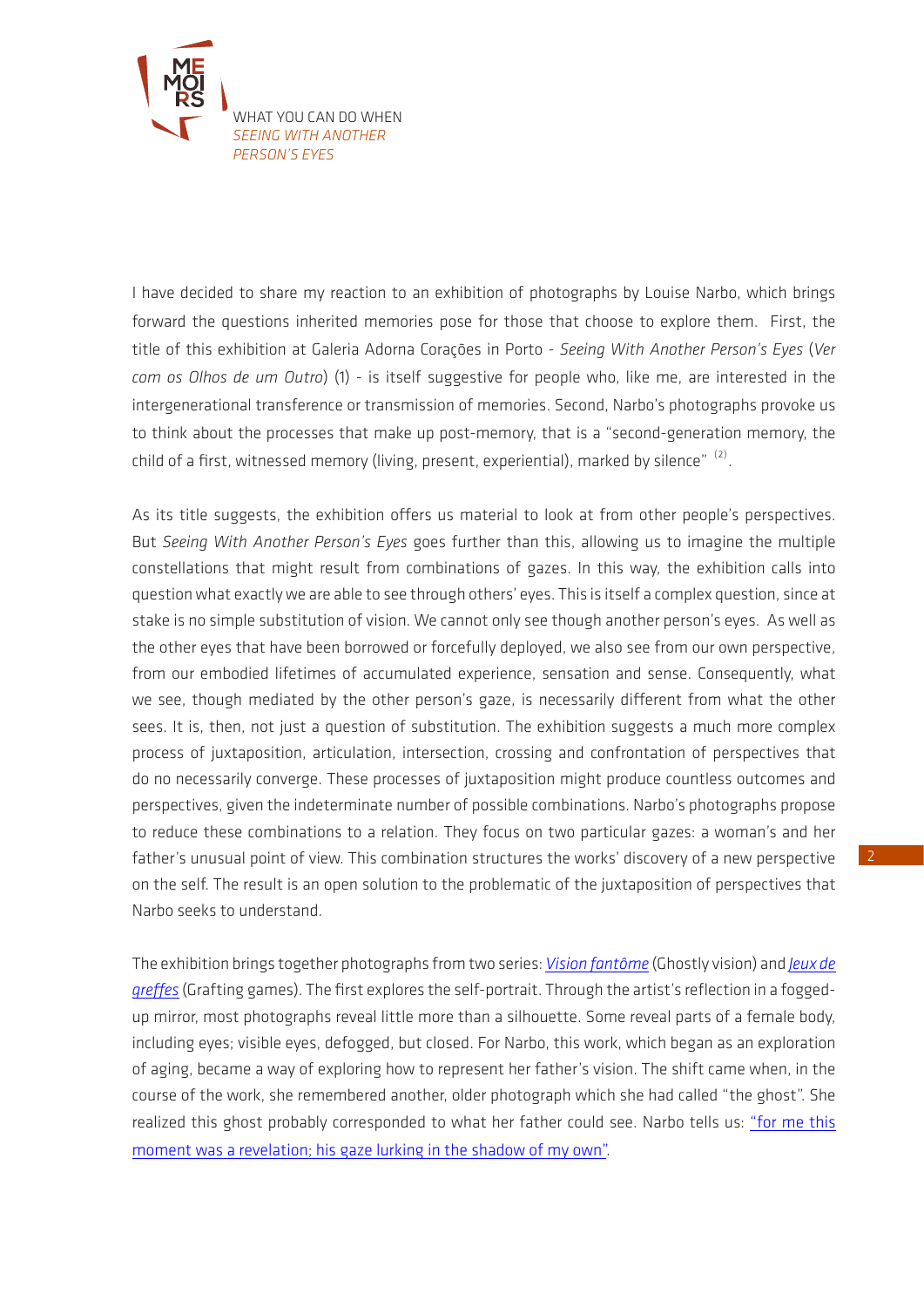

In the *Jeux de greffes* series Narbo explicitly explores her father's gaze, affected by bad eyesight that has been getting worse. In these photographs, the artist seeks essentially to uncover the relationship between her father's vision and his own perception of himself and the world. In the work she experiments with various combinations of vision through different implants that she puts in her father's eyes. The gaze appears shattered by the fragments she applies; sight is clouded or covered by natural and artificial objects (veins, leaves, trees, sky, clouds, string); sometimes sight is amplified by glasses that reveal different eyes pointed in different directions. Her photographs are grafted with what appear to be filters or accessories installed over her father's eyes to give him different experiences of perceiving reality. This series also includes portraits, less hazy than those in *Vision fantôme*, with visible features, but that appear scratched, torn or invaded. These represent the different vision produced by the different implants applied to the father's eyes. Another "ghost" haunts this collection, in a photo where a silhouette appears, a shadow that could be the artist's own, or someone else's or even something else. This grafting game seems to play out a search for a solution to the problem of bad eyesight. *Vision fantôme* incorporates this field of vision and from it the photographs interpellate the perception that Narbo presents of herself. A blurred, hazy, dazed perception; a perception at times marked by attempts to try to see with her own eyes that, although closed, occasionally appear through mist of vapor on the mirror that reflects them. In this work she seeks to discover and understand how her father sees and how that vision affects her own. She also explores this vision through the various experiences she rehearses and that lead to what seem to me to be responses to the questions that this exercise provokes.

She leaves this response open with Alice, a photograph of a woman's face superimposed with watching eyes. Wide, open eyes that contrast with her father's diminished eyes. Eyes that this time she imposes on herself and that evoke the possibility of acquiring another vision of the world than her father's. An emancipated vision, but a vision that also belongs to someone else. Thus Alice does not solve the problem of a diminished field of vision. Rather, I think, it leaves open the possibility of thinking in other combinations and perspectives beyond her and her father.

For me, finally, *Seeing With Another Person's Eyes* challenges our ability to imagine multiple, often disparate, constellations of possible visions of the world and of the self which can result from superimposing perspectives. In this way, the questions, provocations, and provisional and open solutions that Narbo's photographs pose in relation to how she sees the world through her father's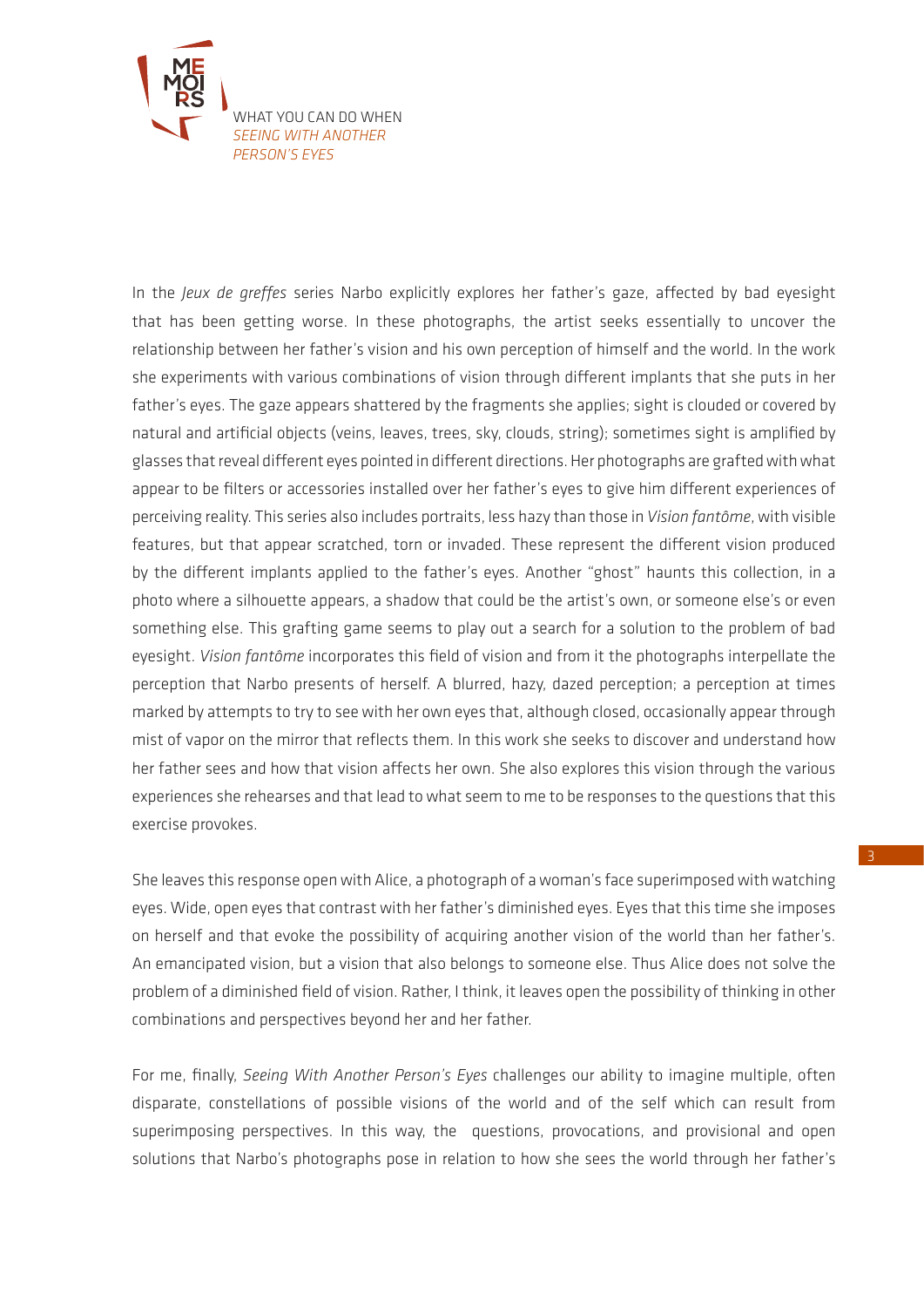

eyes present a challenge to those interested in post-memory. Post-memory, as coined by Marianne Hirsch, describes the relationship that a second generation establishes with the traumatic experiences that preceded them. (3) In this sense, post-memory refers to a connection to the past that, as Hirsch puts it, is "actually mediated not by recall but by imaginative investment, projection, and creation" (4). This particular relationship with the past is thus a relationship conditioned by multiple interferences. These affect the transmission of perspectives about the past and that necessarily condition the receiving eyes. Narbo's work can help us question the relationship between someone's inherited gaze on the past and their own. The work suggests that another person's perspective, and their particular capacities, affects the inherited vision. This vision, diminished or amplified, can cloud, obscure, or deform the receiving view; but it may at the same time provoke the heir to explore the ways that their perspective belongs neither only to them, nor any longer only to the bequeather. And this question, which starts with recognising this inheritance, can also be the starting point for other visions. Not only those we involuntarily inherit or absorb, but which we choose to adopt.

When I saw this exhibition could not help but remember Margarida Calafate Ribeiro's sense that postmemory is a "powerful type of memory that comes more from silence than from words, more from fragments than from complete narratives, more from questions than from answers." (5) *Seeing with Another Person's Eyes* explores the influence of fragments of someone else's eyes on a journey of discovery of how superimposing different combinations of perspectives affects the vision we have of ourselves and the world. It is a work that examines how other peoples' perspectives conceal, reveal, obfuscate, disturb, and challenge their descendants' points of view. This exhibition proposes questions more than answers in relation to what we are able to see *with another person's eyes*, and what we are able to do with what those eyes reveal.

Louise Narbo was born in Algeria where she lived until 1962, when that country became independent of French rule. She started to take photographs in the 1980s and from 2006 she began to exhibit her work in France, Belgium, the United States, England, Italy and Portugal.